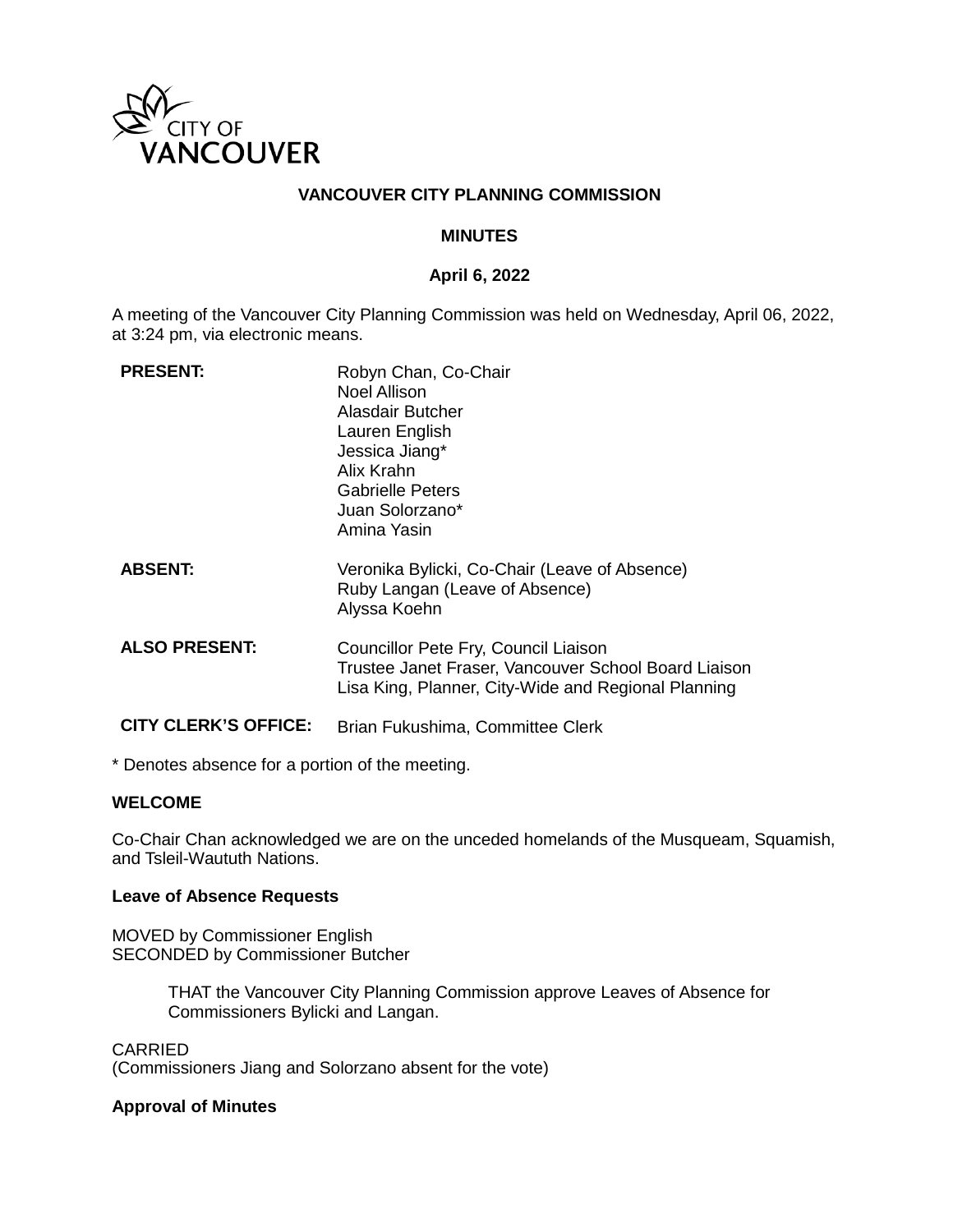#### MOVED by Commissioner Allison SECONDED by Commissioner English

THAT the Vancouver City Planning Commission approve the Minutes from the meeting of Wednesday, March 09, 2022, as circulated.

## CARRIED

(Commissioners Jiang and Solorzano absent for the vote)

# **1. Liaison Member Reports**

Councillor Fry provided updates on the following and responded to questions and comments:

- Vancouver Police refused budget cuts from the City, and the Police Act will be reviewed at the provincial level;
- Arts & Culture strategy to pivot toward a BIPOC and non-colonial culture;
- Upcoming member motions include the topics of progressive property tax and bike lock infrastructure;
- The Vancouver Plan has been released and the Broadway Plan and  $8<sup>th</sup>$  and Arbutus public housing will come to Public Hearing soon;
- Possible plebiscite on the Olympics.

Trustee Fraser provided updates on the following and responded to questions and comments:

- Vancouver School board will continue to follow provincial health guidelines;
- VSB budget:
- VSB accepting feedback on staff recommendation to close the Queen Elizabeth Annex.

Lisa King provided updates on the following and responded to questions and comments:

- Approval of interim rezoning policy in the Rupert–Renfrew area;
- Draft of the Vancouver Plan is online, accepting feedback;
- Broadway Plan engagement is complete;
- Mini self-storage zoning amendments.

## **2. Business Meeting**

Co-Chair Chan provided an update on the Broadway Plan memo, which has been circulated to staff for feedback.

The Commission discussed their approach to feedback for the Vancouver Plan.

# **3. UDP Report**

Postponed to next meeting.

## **4. Commissioner Reports and Discussion**

*a) Reports from Committees*